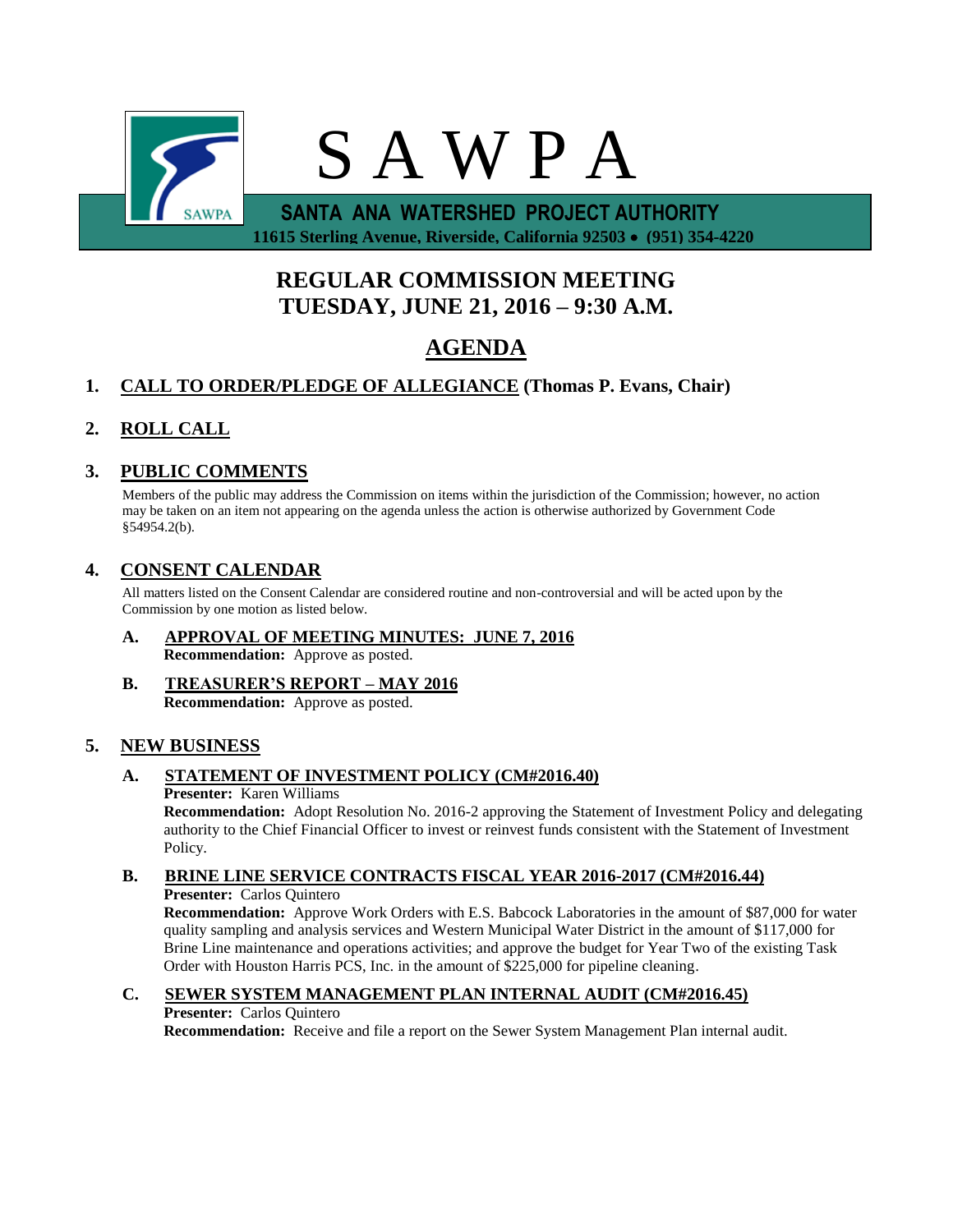### **D. STORMWATER QUALITY STANDARDS TASK FORCE – REGIONAL WATER QUALITY MONITORING TASK FORCE AGREEMENT (CM#2016.46)**

### **Presenter:** Rick Whetsel

**Recommendation:** Authorize the Regional Water Quality Monitoring Task Force Agreement.

# **E. U.S. BUREAU OF RECLAMATION BASIN STUDY UPDATE PROPOSAL (CM#2016.47)**

**Presenter:** Ian Achimore **Recommendation:** Approve the submittal of the Santa Ana Basin Study Update Proposal to the U.S. Bureau of Reclamation.

**F. RFP FOR QUALITY ASSURANCE SERVICES (CM#2016.48) Presenter:** Rich Haller **Recommendation:** Approve the release of a Request for Proposals (RFP) for Quality Assurance Services to support the Proposition 84 Grant Program.

### **G. PROJECT AGREEMENT 23 (CM#2016.49)**

**Presenter:** Larry McKenney

**Recommendation:** Approve the Project Agreement 23 to implement the Santa Ana River Conservation and Conjunctive Use Project and future phases of this project. Further, it is recommended, if the PA 23 Agreement is approved, that the Commission members confer with their respective governing Boards and General Managers in order to appoint their Committee representatives during July 2016.

## **6. INFORMATIONAL REPORTS**

**Recommendation:** Receive and file the following oral/written reports/updates.

- **A. CASH TRANSACTIONS REPORT – APRIL 2016 Presenter:** Karen Williams
- **B. INTER-FUND BORROWING – APRIL 2016 (CM#2016.41) Presenter:** Karen Williams
- **C. PERFORMANCE INDICATORS/FINANCIAL REPORTING – APRIL 2016 (CM#2016.42) Presenter:** Karen Williams
- **D. THIRD QUARTER FYE 2016 EXPENSE REPORTS**
	- Staff
	- General Manager
	- **Presenter**: Karen Williams
- **E. BUDGET VS. ACTUAL VARIANCE REPORT – FYE 2016 THIRD QUARTER – MARCH 31, 2015 (CM#2016.43) Presenter:** Karen Williams
- **F. AUDIT COMMUNICATION LETTER FOR FYE JUNE 30, 2016 – WHITE NELSON DIEHL EVANS LLP Presenter:** Karen Williams
- **G. GENERAL MANAGER'S REPORT**
- **H. STATE LEGISLATIVE REPORT Presenter:** Celeste Cantú
- **I. SAWPA GENERAL MANAGERS MEETING NOTES**
	- June 14, 2016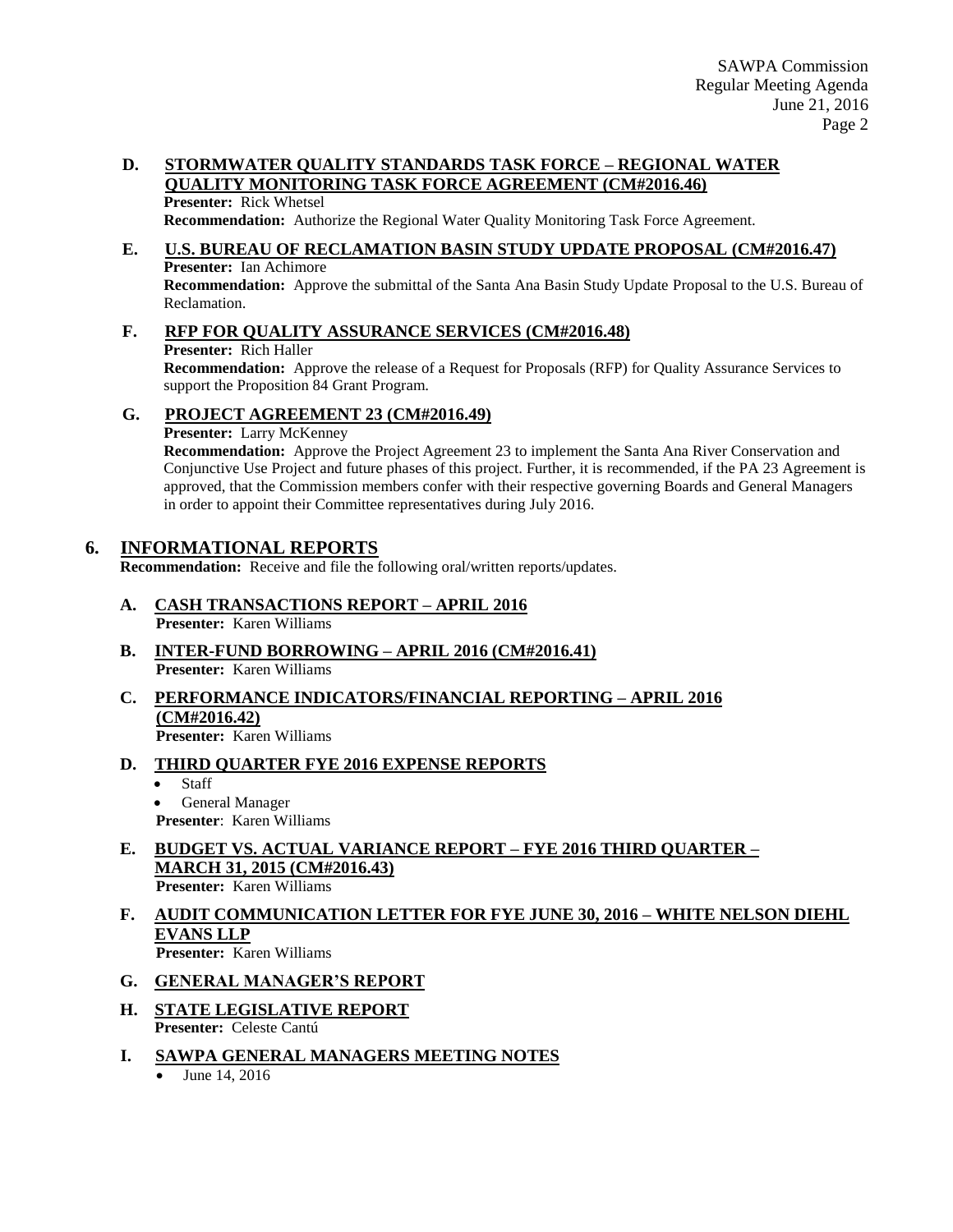SAWPA Commission Regular Meeting Agenda June 21, 2016 Page 3

#### **J. CHAIR'S COMMENTS/REPORT**

#### **K. COMMISSIONERS' COMMENTS**

#### **L. COMMISSIONERS' REQUEST FOR FUTURE AGENDA ITEMS**

#### **7. CLOSED SESSION**

#### **A. CONFERENCE WITH LEGAL COUNSEL – EXISTING LITIGATION PURSUANT TO GOVERNMENT CODE SECTION 54956.9(d)(1)**

Name of Case: Spiniello Companies v. Charles King Company, Inc., Santa Ana Watershed Project Authority, The Ohio Casualty Insurance Company (Superior Court of Los Angeles BC616589)

## **B. CONFERENCE WITH LEGAL COUNSEL – ANTICIPATED LITIGATION PURSUANT TO GOVERNMENT CODE SECTION 54956.9(d)(2)**

Name of Party: Charles King Company, Inc.

### **8. ADJOURNMENT**

#### **PLEASE NOTE:**

Americans with Disabilities Act: Meeting rooms are wheelchair accessible. If you require any special disability related accommodations to participate in this meeting, please contact (951) 354-4220 or kberry@sawpa.org. 48-hour notification prior to the meeting will enable staff to make reasonable arrangements to ensure accessibility for this meeting. Requests should specify the nature of the disability and the type of accommodation requested.

Materials related to an item on this agenda submitted to the Commission after distribution of the agenda packet are available for public inspection during normal business hours at the SAWPA office, 11615 Sterling Avenue, Riverside, and available a[t www.sawpa.org,](http://www.sawpa.org/) subject to staff's ability to post documents prior to the meeting.

#### **Declaration of Posting**

I, Kelly Berry, Clerk of the Board of the Santa Ana Watershed Project Authority declare that on Wednesday, June 15, 2016, a copy of this agenda has been uploaded to the SAWPA website a[t www.sawpa.org](http://www.sawpa.org/) and posted in SAWPA's office at 11615 Sterling Avenue, Riverside, California. /s/

\_\_\_\_\_\_\_\_\_\_\_\_\_\_\_\_\_\_\_\_\_\_\_\_\_\_\_\_\_\_\_\_\_\_\_\_\_\_\_ Kelly Berry, CMC